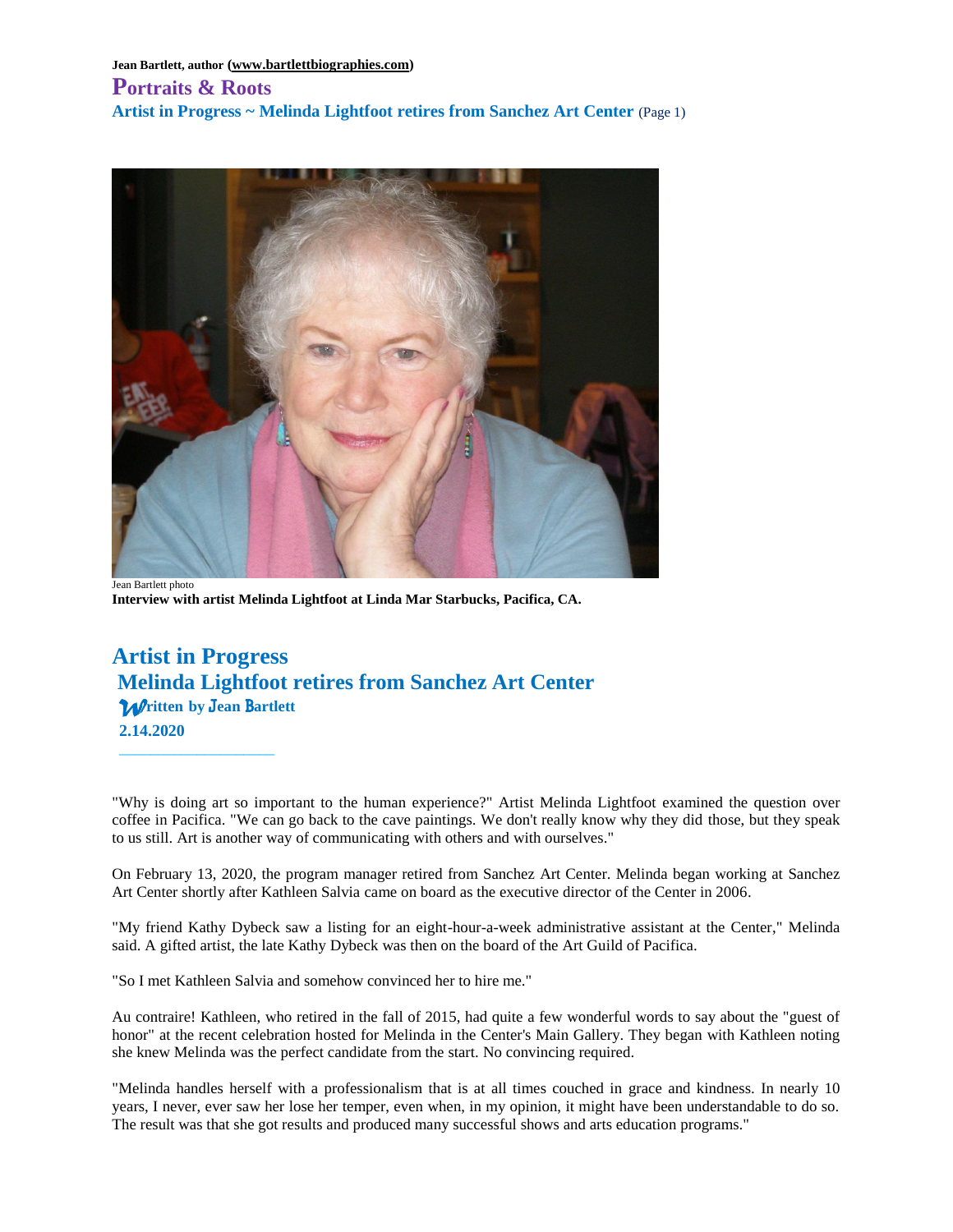# **Portraits & Roots Artist in Progress ~ Melinda Lightfoot retires from Sanchez Art Center** (Page 2)

Cindy Abbott has been the Center's executive director since the fall of 2015. Her opening remarks also highlighted just how important Melinda has been to Sanchez Art Center and to her.

"Technically, I'm Melinda's boss," Cindy said, "but since I began here, Melinda, along with Linette Morales (the Center's operations coordinator), and I have really been a team working together to see that all of the exhibitions, arts education and other programs at Sanchez Art Center keep rolling ahead with our little part-time team."

Cindy then used the definition of the word "gracious" to define Melinda: "A) Marked by kindness and courtesy; B) Marked by tact and delicacy, urbane; and C) Characterized by charm, good taste, generosity of spirit."

"As happens in the workplace, particularly one with a small number of employees, coming to work we don't check our lives at the door," Cindy noted. "We support each other. The years have had a series of personal ups and downs. Health issues, family loss – and through it all, friendships are what we've formed that go beyond. I'm looking forward to continuing our friendship."

Who is this woman who rode into Sanchez Art Center to be a part of all the work that goes into giving artists a place to grow, to be seen, to share and to learn?



**The artist, age 5, and her brother Jimmy in Goodwell, Oklahoma.**

"I was born in Kansas City, Kansas," Melinda said. "My dad, who was a mathematician, was in the Navy when I was born. When he left the Navy, we moved to Goodwell, Oklahoma, where he was a professor of mathematics at Panhandle A&M College." (The population of Goodwell was recorded as 1,293 in the 2010 Census.)

"He decided to pursue a Ph.D., so we headed to Austin, Texas."

By then Melinda was paying some attention to art. Her parents had a "big old book filled with color plates by different European artists" and she would spend time leafing through it. She also had art in school, which included poster contests, and she liked doing art. It was in Austin where she created her first "saved" art. It is titled: "Portrait of the Artist's Doll."

\* \* \*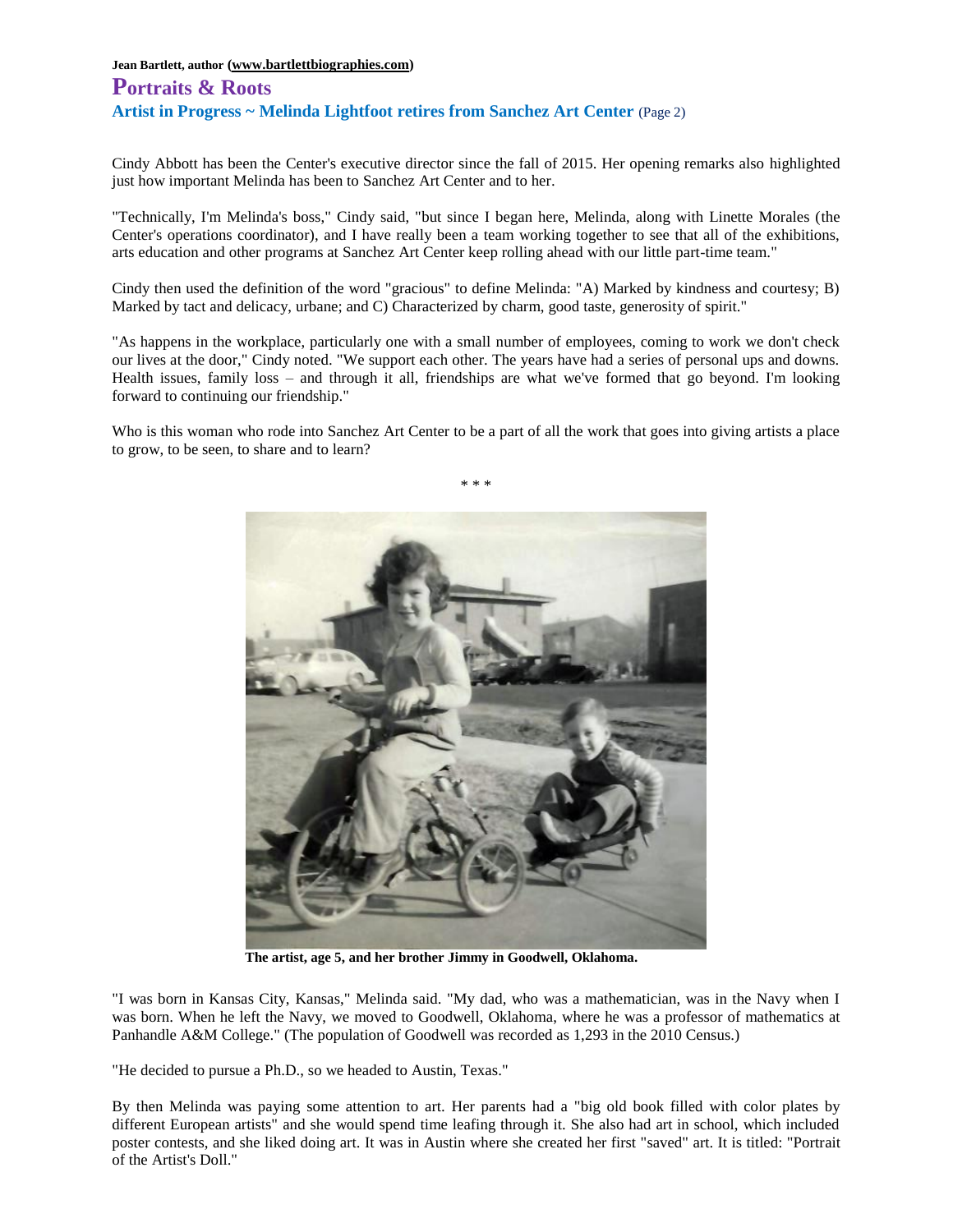## **Portraits & Roots Artist in Progress ~ Melinda Lightfoot retires from Sanchez Art Center** (Page 3)



**"Portrait of the Artist's Doll" by Linda Abraham (Melinda).**

"She was a Madame Alexander doll, and the medium was crayon!"

When Melinda was in the fifth grade, the family moved back to Goodwell.

"It was a really small town and a small-town school. The building held the elementary kids in the basement and the high school was on the upper floor. We had two grades per room. The teacher who taught fifth/sixth and the teacher who taught seventh/eighth were artists and friends. Every once in a while they would just haul off and have an art day, and that was really fun."

Melinda said she did not purposefully steep herself in art, or the arts, as a kid, but as she looks back, it was always there.

"My mom played the piano. That was her real art love. She painted a few things with watercolor and she liked it, but not like piano. She played classical. She still played it in her eighties and it was wonderful. I'm sure she had piano lessons when she was a child, and all of her children did as well."

Melinda is the eldest of four. Her brother Jimmy is two years younger, her sister Lois Ann is four years younger, and Adair is eleven years younger. All of them work in the arts as adults: Melinda in the visual arts, Jimmy as a singersongwriter, Lois Ann as a writer, and Adair has been a dancer all her life. In addition, their dad was a singer.

"He sang bass with the New Mexico Symphony Orchestra Chorus in Albuquerque for many years."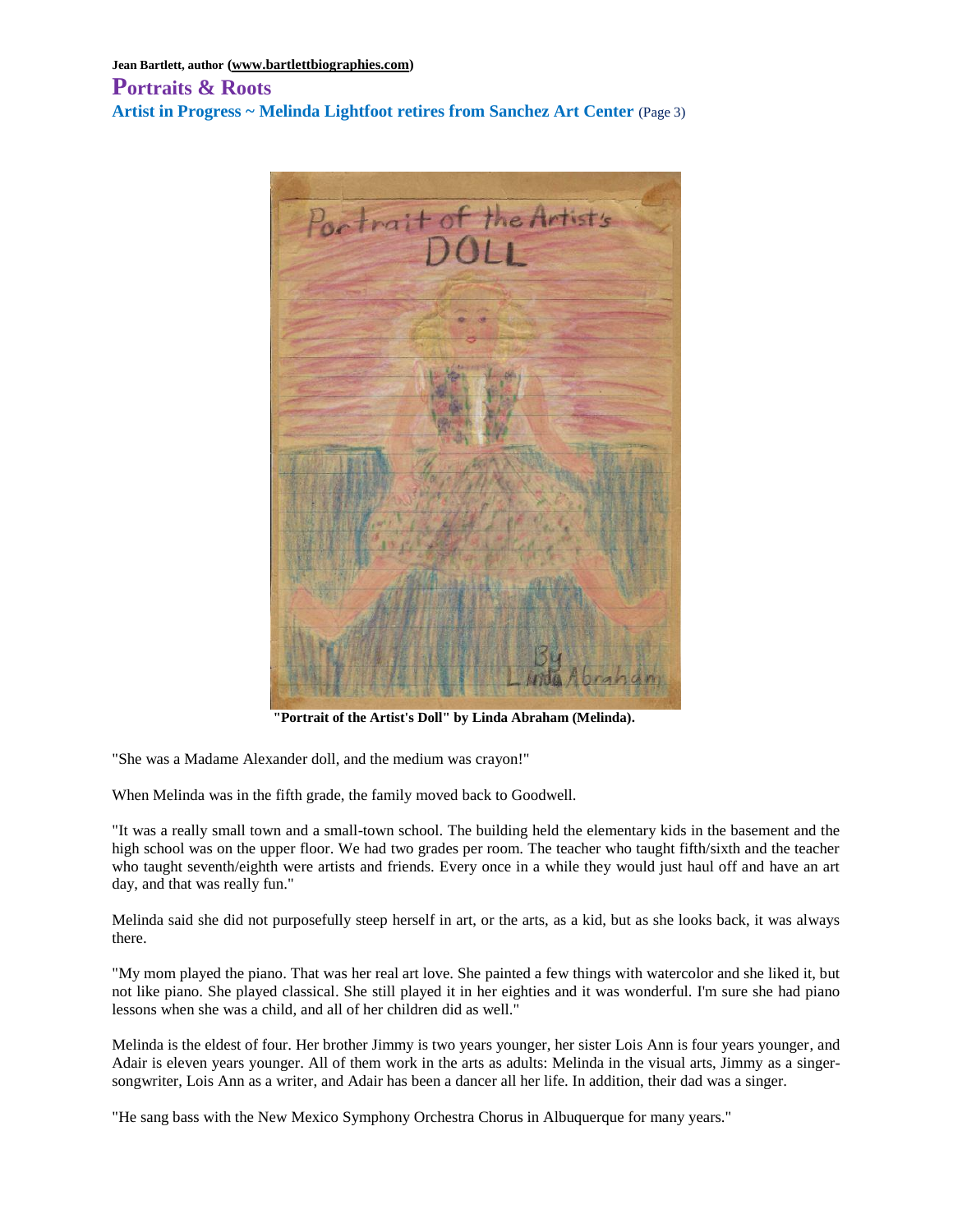# **Portraits & Roots Artist in Progress ~ Melinda Lightfoot retires from Sanchez Art Center** (Page 4)



The family moved to Albuquerque from Goodwell at the beginning of Melinda's freshman year of high school. Her dad got a job with Sandia National Laboratories. Melinda really liked New Mexico, and still likes it. "That's where I think of as home."

#### **Melinda, top center, with her siblings in Albuquerque, NM.**

In her junior and senior years of high school, Melinda took Russian, taught by a teacher from the University of Michigan. She enjoyed it and was good at it. "Well, I was good at the pronunciation, not so much at remembering the grammar!"

Why Russian?

"It was the Sputnik era and Sputnik coverage was all over TIME Magazine. I found it very interesting, and I liked the language."

In fact, when she talked to the high school counselor about college, she wanted to be sure she could go somewhere where she could declare Russian as her major, if that's what she decided to do.

"But I was someone who grew up thinking that I wouldn't have a career because 'obviously,' I would get married and have kids."

She was accepted into Stanford University.

She lived on campus, as all female students were required to do at the time, except for part of her second year when she lived in Tours, France.

"I took two quarters of French, the minimum requirement," she said. "I hadn't yet declared my major and I saw this as a wonderful opportunity. I studied French literature and French history and I saw all this great art. It changed everything.

"They had this museum in Paris, which is not far from Tours, called the Musée du Jeu de Paume. I could just go and stand inches away from van Gogh's textured furrows of paint and soak it in—totally thrilling." (From 1947 through 1986, the Musée du Jeu de Paume held many important impressionist and post-impressionist works which are now housed in the Musée d'Orsay. The Musée du Jeu de Paume has since merged into the Galerie Nationale du Jeu de Paume.)

During her study abroad, Melinda also traveled many times to the Louvre—in addition to going on field trips to Rome, Venice, Brussels, Amsterdam, the Normandy Coast, and Pamplona in northern Spain.

"In Tours, we had a three-week break between quarters specifically so people could travel more."

Melinda went on a tour with a group of Stanford students from the Florence, Italy and the Beutelsbach, Germany campuses.

"They had put together a trip inside the Soviet Union. It was all by train. We met up in Vienna and then by train we went to Warsaw, which I thought was great. The people there were so energetic and welcoming. From there we went to Moscow. I saw Khrushchev in a car caravan appearance with the cosmonaut Valentina Tereshkova. Moscow was strange, unfriendly. We were told we couldn't take pictures of buildings or bridges." (Still finding its world footing in the 1960s, Moscow had strict rules for tourists: follow certain paths, no photos with policemen in them, no photos of famous architecture.)

"Once we left Moscow we all expelled a sigh of relief. We then went to Leningrad (now St. Petersburg), which included a trip to the Hermitage Museum. We continued by train to Kiev and then to Budapest. I did have a chance to use my Russian on the trip. It was on the train leading to Moscow. There was a guy who spoke a little English and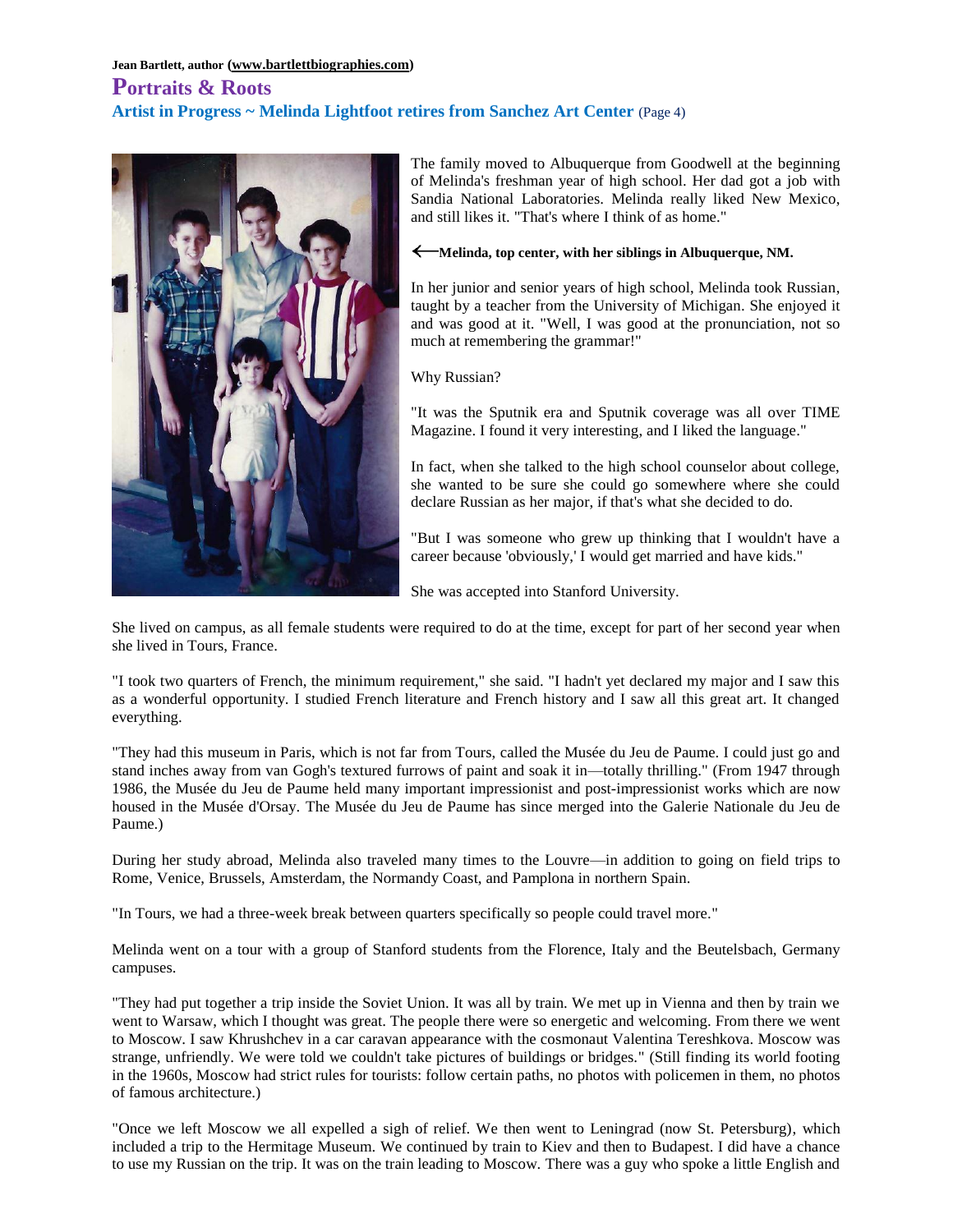# **Portraits & Roots Artist in Progress ~ Melinda Lightfoot retires from Sanchez Art Center** (Page 5)

after two quarters of French, it was hard for me to remember my Russian—so I spoke only a little Russian. He wanted to know why Americans wanted war, and I said, 'Oh, no, no. We want to know why you want war.' I think we were both surprised by that conversation."

When Melinda returned to Stanford she declared Russian as her major. After she received her bachelor's in Russian, she did a year of graduate work. "But came out without my master's," she noted. She did however go on to receive her M.A. in Clinical Psychology from the California School of Professional Psychology. But in between Stanford and her master's degree in clinical psychology, she married. The couple lived in Berkeley. Her sister came out to visit and eventually also made California her home.



**Melinda and her sister Lois Ann in Berkeley, CA, early 1970s.**

Her husband was studying law in Berkeley, and Melinda decided to pursue clinical psychology.

"He learned to argue and I learned to analyze!"

While studying at CSPP in the late 1970s, "I met a remarkable Jungian analyst and talented writer named Renée Brand and working with her sparked a renewal of an artistic bent I had forgotten."

In order to prepare to be a counseling psychologist, students at CSPP are required to choose a therapist and attend sessions.

"I had been seeing one of my instructors," Melinda said, "but then the school came out with a ruling that that was a conflict of interest. I decided I wanted a female therapist and interviewed three women. Renée was a short little woman with beautiful blue eyes. She opened the door and I looked down at these big blue eyes. The next morning I woke up from a dream of Aphrodite emerging from the waves. That pretty much sealed Renée as my therapist choice."

Dr. Brand received her degree in German literature and was associated with Germany's Bauhaus modernist art movement. She fled Germany in 1939 and went on to study psychology in the United States where she was revered as both an analyst and a distinguished writer. Her novel, *Short Days Ago*, is based on her escape from Nazi Germany.

"She told me that on her last day at her home in Germany, she got a call from a neighbor down the road. 'You've got to get out. They are coming!' And so she ran."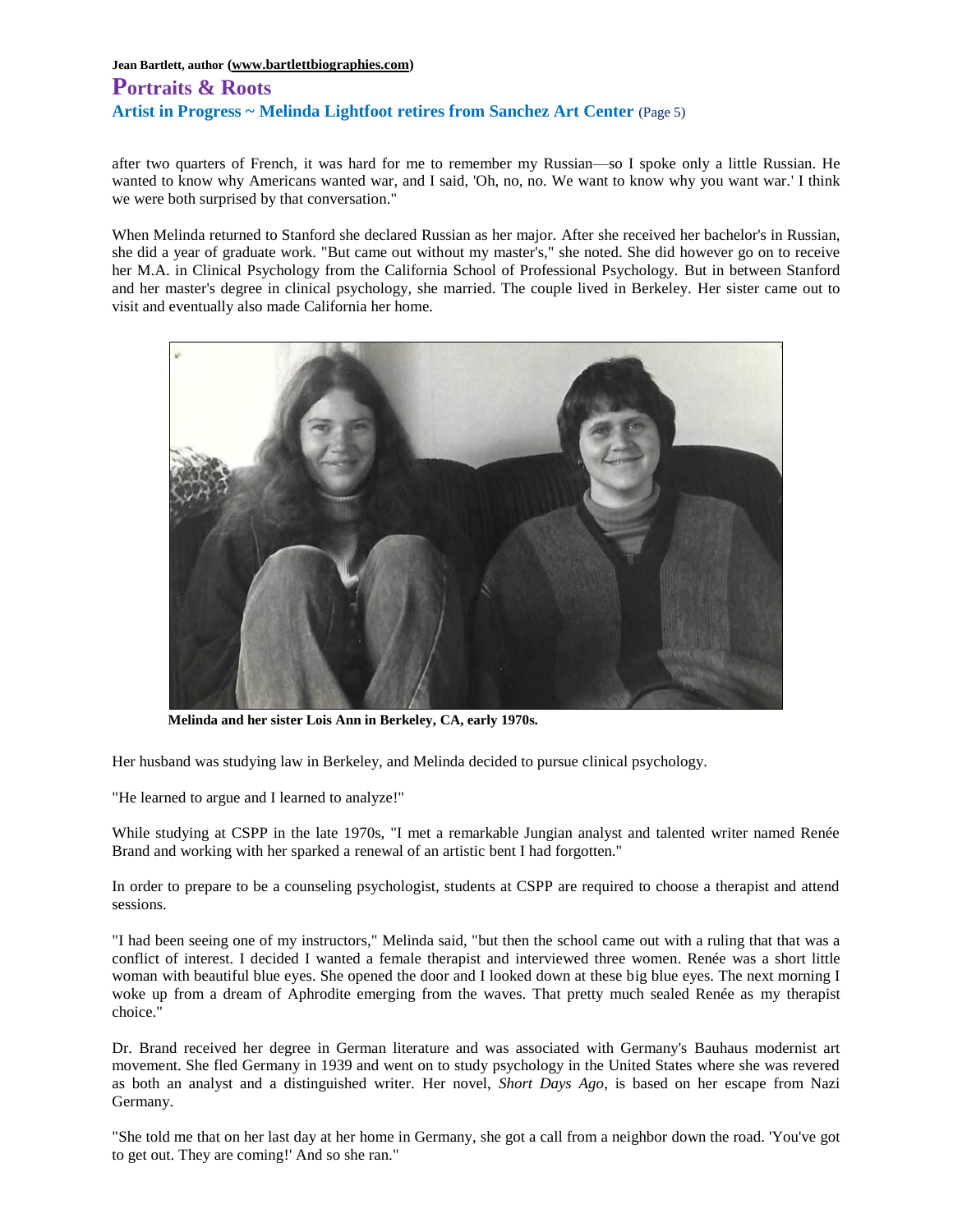### **Portraits & Roots Artist in Progress ~ Melinda Lightfoot retires from Sanchez Art Center** (Page 6)



**"Aphrodite Rising from the Sea" by Melinda Lightfoot, pen "Aphrodite of the Pearl," by Melinda Lightfoot, acrylic, and ink, late 1970s. re-imagined, 1993.**



"I really started doing art from that drawing I did after meeting Renée. I showed it to her and art became a large part of how she and I communicated."

Following a difficult divorce, Melinda received her M.A. But she never worked in the clinical psychology field. Instead she walked through the doorway that beckoned. It was working as an in-house light caregiver/companion to a 98-year-old woman. She did that for almost two years, and it was interesting work but the pay, not so much. So she took an administrative job with a division of McGraw-Hill, their Construction Information Group. Located in San Francisco, the construction group was responsible for the Daily Pacific Builder, a newspaper which reported on and published construction reports, legal advertising and request for bid notices covering regions in Northern California and Northern Nevada. Melinda stayed with the company for almost 20 years.

"When they did a re-organization, I took the money and ran," she laughed.

Art remained a constant, and she would, for many years, dream her art.

"I used to dream an entire painting with the title," Melinda recalled, smiling. "Okay! I'll do it! While I have worked in pen and ink, and in the early days, oils, I really began with pastels. I love pastels for the colors and the texture; it's almost like little particles. I will always love pastels but I don't do very much with them now because you have to protect the work under glass and have a frame and a mat and all of that. To me, that takes away from the experience of it. Recently I did a piece that was soft pastel on canvas. I showed it at Sanchez Art Center and they were kind enough to put up signs that said, 'Please Don't Touch.' But I really have yet to figure out the logistics of pastels. It's an unresolved quandary."

The artist has long worked in acrylics and finds a lot of satisfaction with the medium. She has also painted in watercolor, gouache, and worked in collage and mixed media. She is largely a self-taught painter.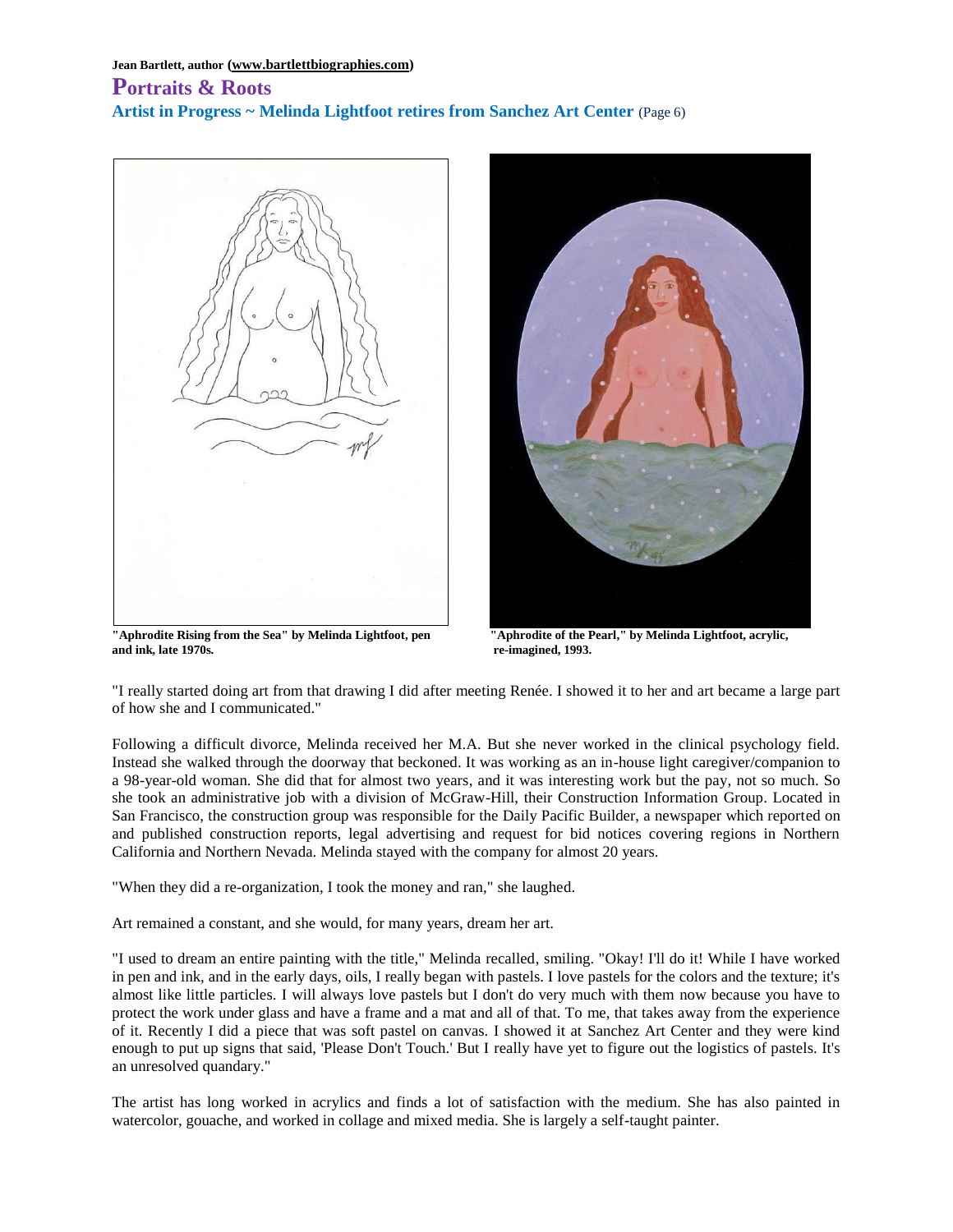# **Portraits & Roots Artist in Progress ~ Melinda Lightfoot retires from Sanchez Art Center** (Page 7)

"I was really cautious about taking any kind of class because I felt that whatever was going on artistically was something that I should keep going with—I didn't want anyone to tell me to do it differently."

It has now been years since she dreamed a painting.

"At first I felt kind of a loss. That's not going to happen anymore! But I figured it out. When I was younger, I had more barriers. I did not think of myself as an artist but now I do and am just more open to ideas. I no longer need my unconscious to bring them up—the artist becoming conscious?"

"Who are some of the artists I have been influenced by? Georgia O'Keeffe, for sure was a primary influence. She was kind of my hero for many years. Van Gogh is also a major influence. I do like Kandinsky. Claude Monet is a big influence. Before they rebuilt the de Young Museum in San Francisco, they had the Monet water lilies and some of his later works there. I really wanted to bring a sleeping bag and stay overnight in that room." She sighed, remembering.

"I do also like René Magritte."

In regards to the latter, a careful examination of Melinda's painting on the homepage of the women's art group, Tangerine Arts, reveals a lovely, humorous tip of the hat to René Magritte's painting "Ceci n'est pas une pipe." Or, "This is not a pipe."

Melinda is a founding member of Tangerine Arts, [www.Tangerinearts.net,](http://www.tangerinearts.net/) a group of women artists that meet and exhibit together. (Kathy Dybeck was also a founding member.) The group formed in 1999. Prior to that, Melinda was a member of the Bernal Women Artists Group in San Francisco. She is also a studio artist at Sanchez Art Center. "Now that I am 'retired,' I plan to make more art and maybe even explore other mediums."

Something else that is a big influence in Melinda's art is New Mexico. Its natural rich color palette can be found in many of her paintings and in her conversation. It is family.



**"Abe in the Desert" by Melinda Lightfoot, 2003, a portrait of the artist's father, acrylic on canvas.**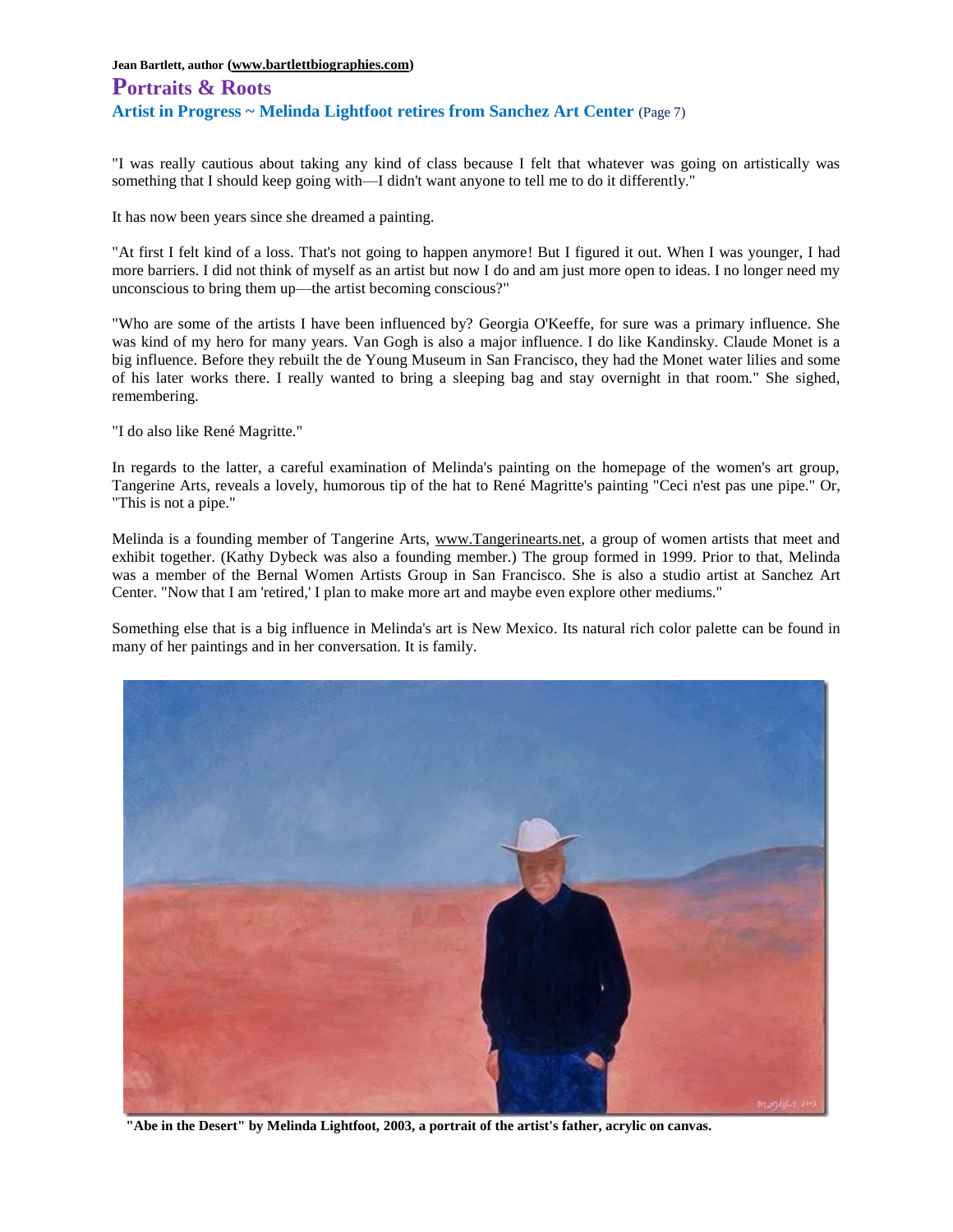# **Portraits & Roots Artist in Progress ~ Melinda Lightfoot retires from Sanchez Art Center** (Page 8)

A year before she co-founded Tangerine Arts, Melinda moved to Pacifica. A year before that, she met her love Thom Miley.

"Thom and I were living in an apartment in San Francisco's Richmond neighborhood. The owners kicked all the renters out to make room, they said, for family. Thom and I got married and moved to Pacifica. We did all that in just a few weeks!"

Throughout her years with Thom, and the many years before that where she rediscovered art through her friendship with Dr. Brand, and in the years that have followed since Thom's death in 2016—art and her personal journey with art remains at her core balance.

"I believe in the healing power of beauty and humor and that the work of art is an imprint, a talisman of healing and inner development."

Melinda's arts résumé includes multiple solo exhibits and group exhibits. The latter includes: Arts on Fire (juried), Sanchez Art Center, Pacifica, 2000 and 2009; Fogbelt Studio "Summer Art Salon," San Francisco, 2010 and 2011; "50|50 Show II" (juried), Sanchez Art Center, Pacifica, 2010; San Francisco Open Studios, 1991–1994, 1984–1985; Winter Art Salon, East Gallery, Sanchez Art Center, Pacifica, 2013; and Art Guild of Pacifica exhibits in Oceana Gallery, Pacifica, 2012. Solo exhibits include: Pacifica Performances, Mildred Owen Concert Hall, Pacifica, 2017; "Working Theories," Salada Beach Café, Pacifica, 2005; and Art Guild of Pacifica Awards Exhibition, Sanchez Art Center, 2013. At a recent Open Studios event at Sanchez Art Center, two of her works sold—a thrill for the artist.

The recipient of two awards through the Art Guild of Pacifica Annual Members Exhibit, Melinda received a Juror's Merit Award in 2014 and a Juror's Exhibition Award in 2012. New for Melinda, since 2016, is "painting in series."

"In my portfolio on the Tangerine Arts website, there is a series called Spiral Fragments. All 10 paintings came from one afternoon sitting with my sketchbook in my studio, and I started drawing painting after painting in miniature including writing in the colors I would use. The whole series just flowed out of me into those sketches. Then later I was able to actualize the whole set as 36" x 36" acrylic paintings." In January of 2017, Melinda exhibited them together at the Mildred Owen Concert Hall.

"As I look at them now, I see that some are spiral shapes or parts of spirals, and others could be seen as actual fragments in space, as if a spiral shape had blown up or disintegrated. I used algebra to keep the shapes proportionate to the original small drawings—my mathematician father would have been proud. They are, I suppose, in the category of abstract, another favorite artistic style."



**Lightfoot. Lightfoot.**



**"Spiral Fragments #3: Deep Seabed" by Melinda "Spiral Fragments #7: Two Grey Hills" by Melinda**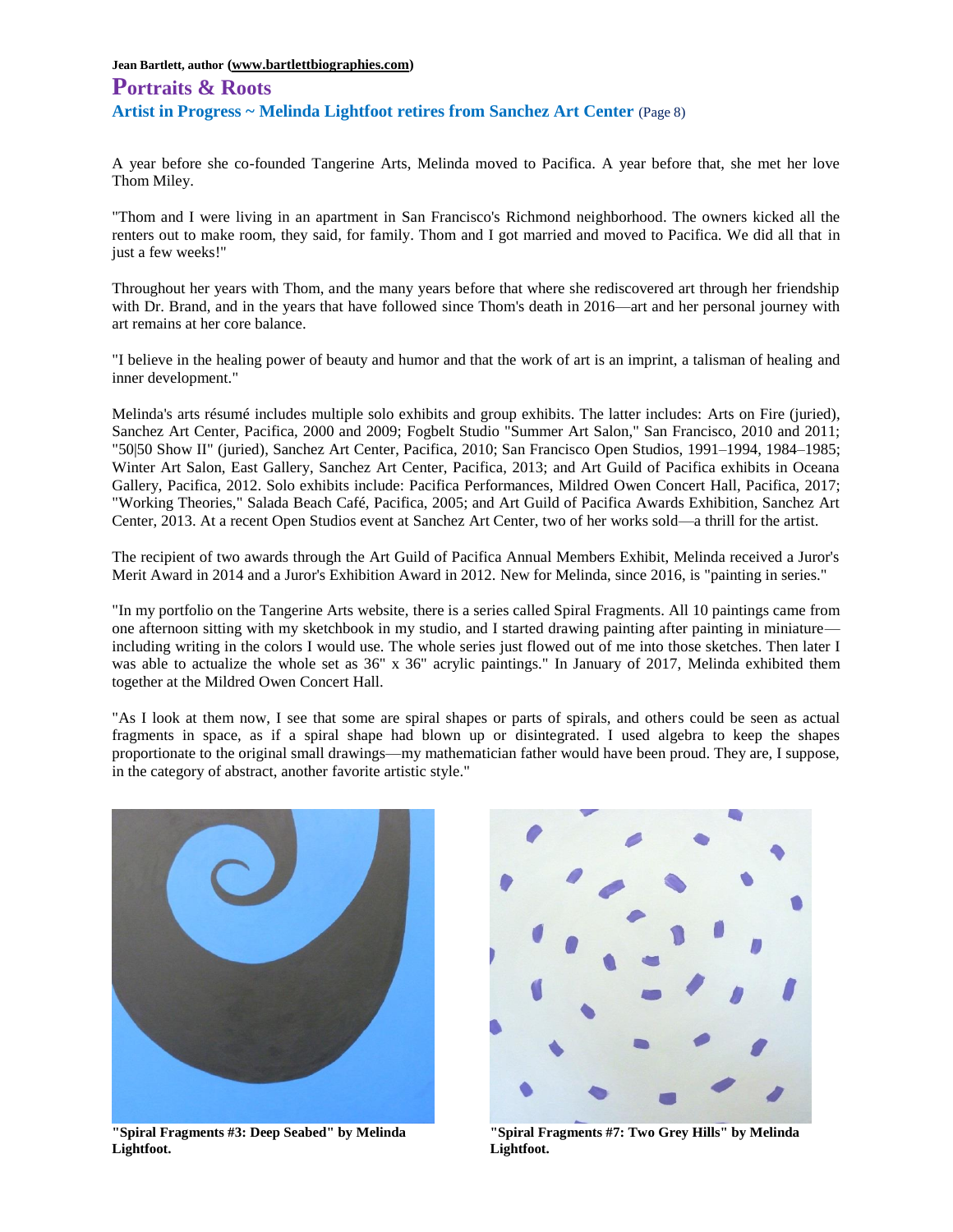**Jean Bartlett, author [\(www.bartlettbiographies.com\)](http://www.bartlettbiographies.com/) Portraits & Roots Artist in Progress ~ Melinda Lightfoot retires from Sanchez Art Center** (Page 9)

A few additional selected works from the catalog of the artist's oeuvre follow.



**"Mildred at the Ocean" by Melinda Lightfoot, 2007, a portrait of the artist's mother, acrylic on canvas.**



**"My Father's Driveway" by Melinda Lightfoot, 1995, acrylic on canvas.**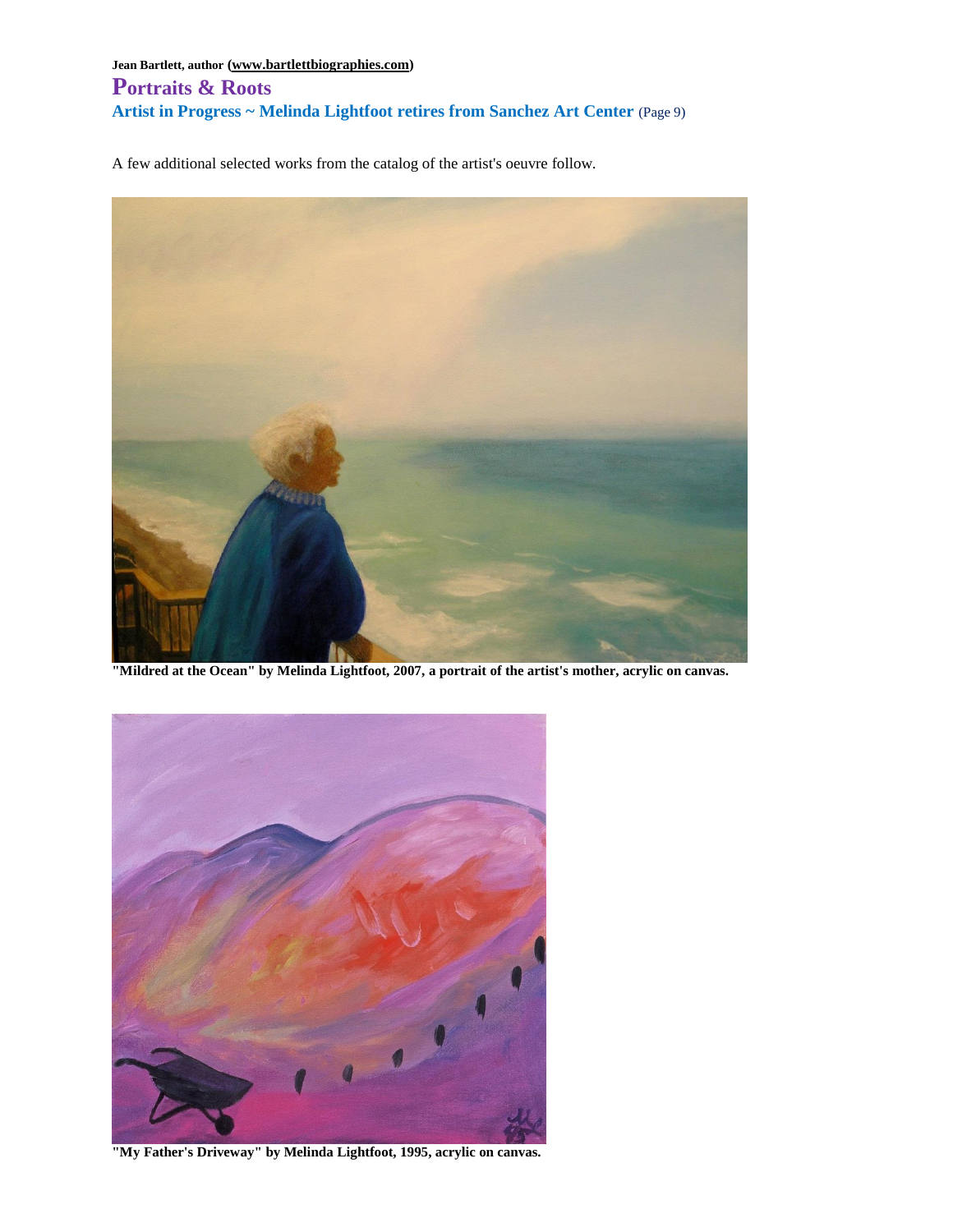## **Portraits & Roots Artist in Progress ~ Melinda Lightfoot retires from Sanchez Art Center** (Page 10)



**"Da Blues #5: Making Tracks" by Melinda Lightfoot, 2019, acrylic on canvas.**

**\* \* \***

Melinda reiterated that when you create art, you so often capture something that can't be easily expressed.

"When you view someone's work that also happens, you uncover something within yourself that is unexpected. I always wanted to have a show and title it Wysiwyg, 'What You See Is What You Get'…because it's true."

\* \* \*

*Email the artist at [wordsmithediting@comcast.net.](mailto:wordsmithediting@comcast.net) Visit her blog at [www.melindalightfootstudio.com](http://www.melindalightfootstudio.com/) or see more of her work at [www.tangerinearts.net.](http://www.tangerinearts.net/)*

*Learn more about Sanchez Art Center, including upcoming events in its three exhibition spaces, as well as classes, art sales, open studios and art studio space at: [www.SanchezArtCenter.org.](http://www.sanchezartcenter.org/)*

 $\sqrt{2}$ 

[Jean Bartlett](https://www.bartlettbiographies.com/about) is a longtime Bay Area features writer: Pacifica Tribune, Oakland Tribune, San Jose Mercury, San Mateo Times, Portraits & Roots, Marin Independent Journal, Twin City Times, Ross Valley Reporter, Peninsula Progress, Coastal Connections, Contra Costa County Times, Bay Area Business Woman and Catholic San Francisco.

All paintings by Melinda Lightfoot are owned by the artist and subject to copyright law.